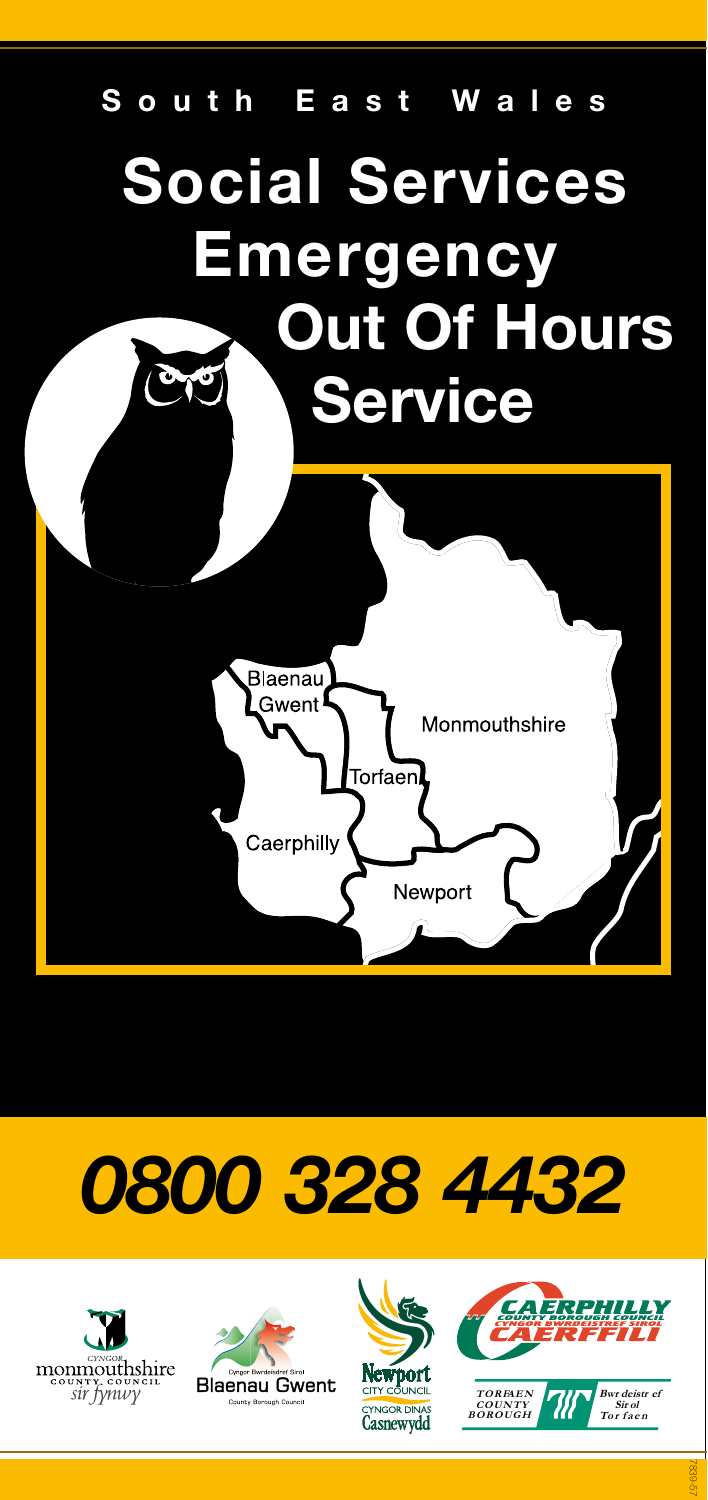**Social Services provide an emergency service outside of normal office hours. This service deals only with emergency situations that cannot wait until the next working day.**

# **Please call us if:**

- A child or young person is in urgent need of protection from harm.
- A parent, foster carer or child needs emergency help, advice or support.
- A carer or a vulnerable adult (those with mental health problems, physical or learning disabilities or older people) is in urgent need.

# **We cannot help if:**

- The situation can wait until the next working day, without risk of harm.
- It is a working day. We are not available so please contact your local Social Services.
- It is a medical emergency you must phone your GP or an ambulance.

# **WHO CAN USE THE SERVICE?**

- People living in the county boroughs of Blaenau Gwent, Caerphilly, Monmouthshire, Newport and Torfaen, who need emergency help from Social Services, whether they already receive our service or not.
- Anyone who is calling on behalf of someone else, whether as a professional, relative, friend or carer.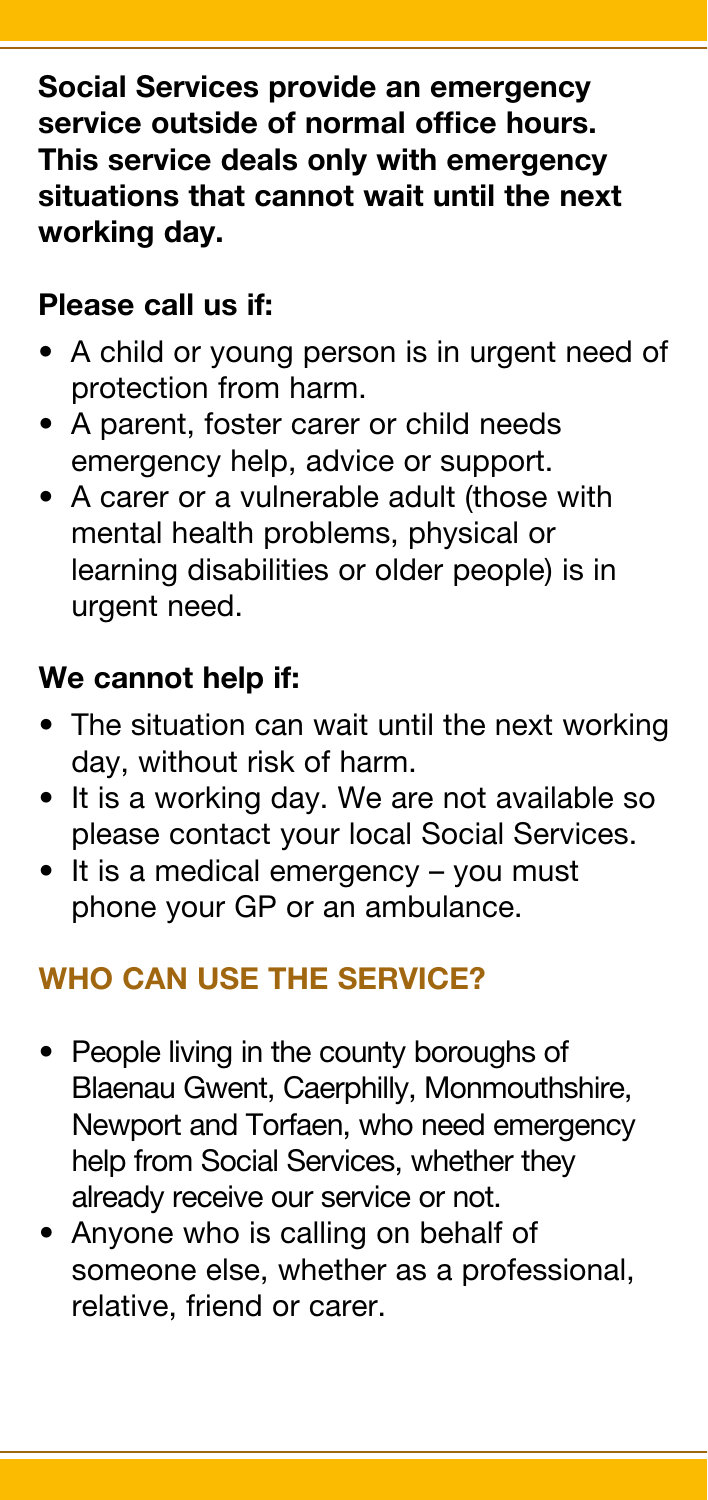# **WHEN IS THE SERVICE AVAILABLE?**

The out of hours emergency service operates whenever other Social Services offices are closed. It can only be contacted by telephone or fax.

#### **You can contact us:**

Monday – Thursday 5pm – 8.30am. Friday 4.30pm until 8.30am on the following Monday. Bank Holidays and weekends 24 hrs.

## **WHO ARE WE?**

The emergency service is provided by qualified and trained social workers and team managers.

The emergency service works closely with the daytime services. All calls are logged and details you give to the emergency service are passed on to the appropriate daytime social work team the following day.

## **HOW WILL THE SERVICE DEAL WITH MY REQUEST?**

The service prioritises requests on the basis of the information you give us so it is important you give us as much information as you can.

Confidentiality is important to us. We only ever give information to people who need to know it to deal with the emergency situation.

If we do not agree you need an emergency service, we will give you advice about where you can get help.